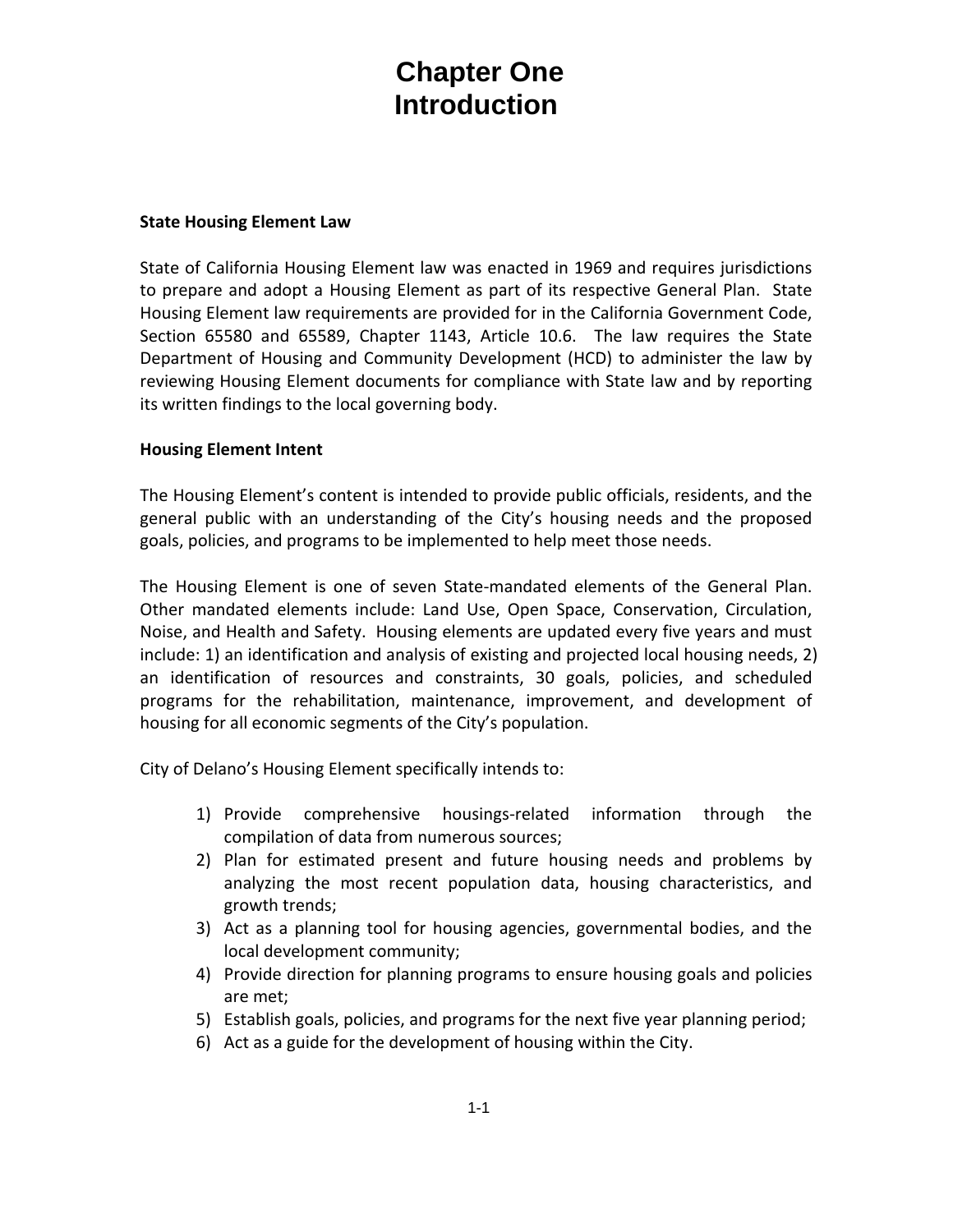## **Housing Element and General Plan Relationship**

Although State law allows local governments the ability to decide when to update their General Plan, State Housing Element law provides for housing elements to be updated every five years. Jurisdictions are required to submit a draft Housing Element to the State Department of Housing and Community Development for first a 60‐day review of the draft and once adopted by the government body, submit the adopted version for a 90‐day review. If, after the 90‐day review, the Housing Element document is found to be in substantial compliance with State Housing Element law, the document will be certified by HCD. If the Housing Element document is lacking the necessary requirements, HCD will provide a letter outlining the absent analysis.

Lack of a State‐certified Housing Element will prohibit the City and City agencies and local developers from seeking State‐funded programs, and open the City to lawsuits beyond that related to housing and land use planning.

## **Housing Element Content**

In general, the Housing Element must at the very least include the following:

## Housing Needs Assessment

Existing needs: The number of households overpaying for housing, living in overcrowded housing conditions, or with special housing needs, the number of housing units that need to be rehabilitated, and assisted affordable units‐at risk of converting to market rate.

Projected Needs: Based on the Regional Housing Needs Allocation plan, prepare for the housing needs during the next five year planning period, ensure sufficient appropriately designated land, and provide opportunities for housing development to address projected population growth and job generation.

## Sites Inventory and Analysis

A detailed land inventory and analysis including a sites specific inventory that provides the zoning, general plan designation, size, existing use, environmental constraints, availability of infrastructure, and evaluation of suitability, and availability and realistic development capacity to accommodate the jurisdiction's share of the regional housing needs allocation by income category.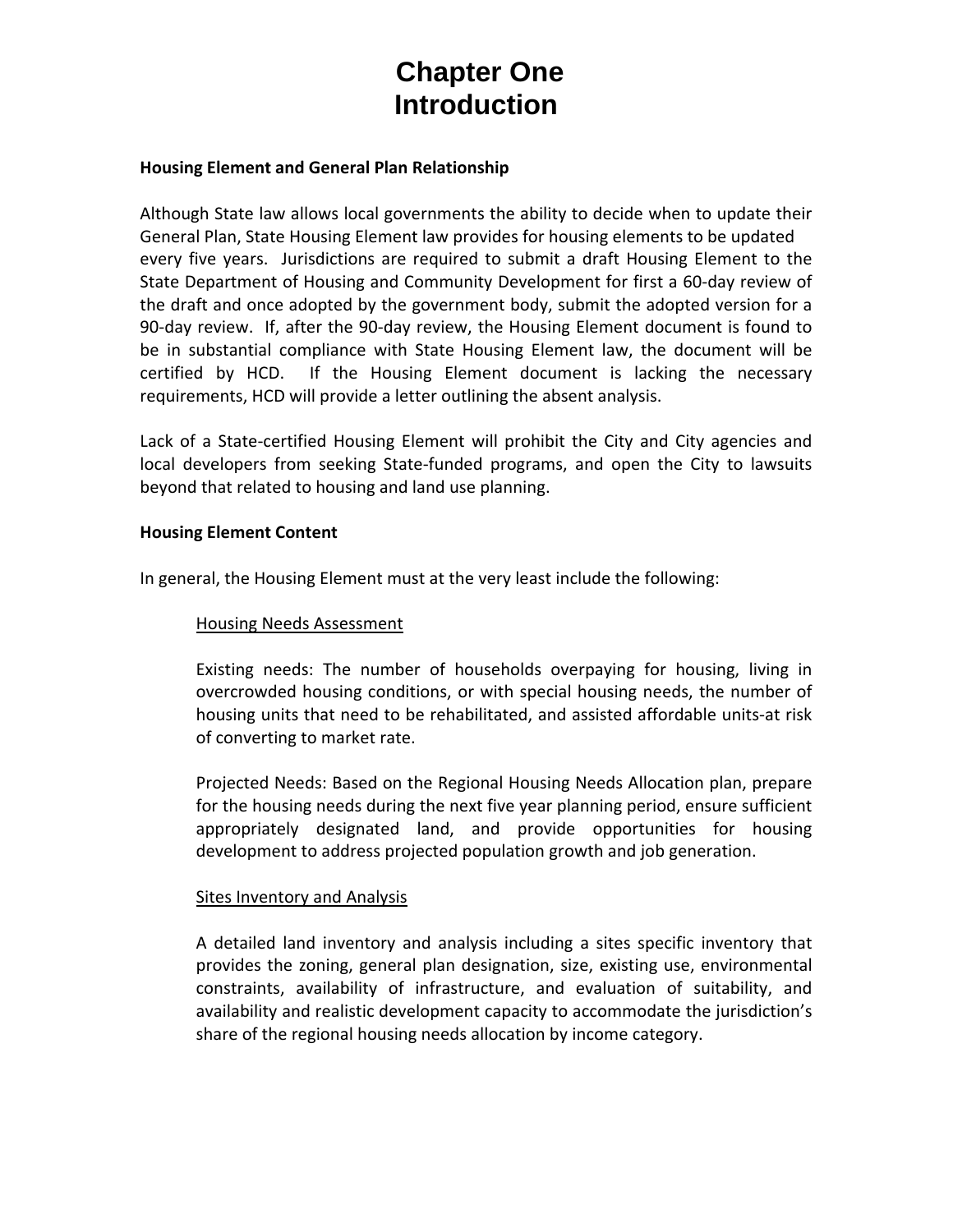1-2

#### Analysis of Constraints on Housing

Governmental land controls, fees and extractions, on‐ and off‐site improvement requirements, building codes and enforcement, permit and processing procedures, and potential constraints on the development, maintenance or improvement of housing for persons with disabilities.

#### Housing Programs

Programs identifying adequate sites to meet the community needs for the next plan period, assisting in the development of housing for low‐ and moderate‐ income households, removal or mitigation of governmental constraints, conservation and improvement of the existing affordable housing stock, and promotion of equal housing opportunities, and preservation of at‐risk units.

#### Quantified Objectives

Estimated objectives to be achieved during the planning period by unit count, income level, and housing category.

#### **Current Legislation**

Assembly Bill 2348 (Mullin) – Requires a more detailed inventory of sites to accommodate projected housing needs and provide for greater development capacity.

Assembly Bill 2634 (Lieber) – Requires quantification and analysis of existing and projected housing needs of extremely low‐income households. Housing Element must also identify zoning to encourage and facilitate supportive housing and single‐room occupancy units.

Assembly Bill 2511 (Jones) – Targets key housing regulations in an attempt to ease affordable housing approval and construction. Also includes provisions strengthening anti-NIMBY protections and no-net loss requirements. And, adds potential penalties for non‐reporting of the annual general plan progress report.

Assembly Bill 1866 (Chapter 1062, Statutes of 2002) – Strengthens the density bonus and second‐unit ordinances so that local development standards will not arbitrarily deny permission to build additional housing units in built‐up areas.

Assembly Bill 1233 (Jones) ‐ Provides for sites to be rezoned with deadlines when a jurisdiction fails to adopt an adequate Housing Element.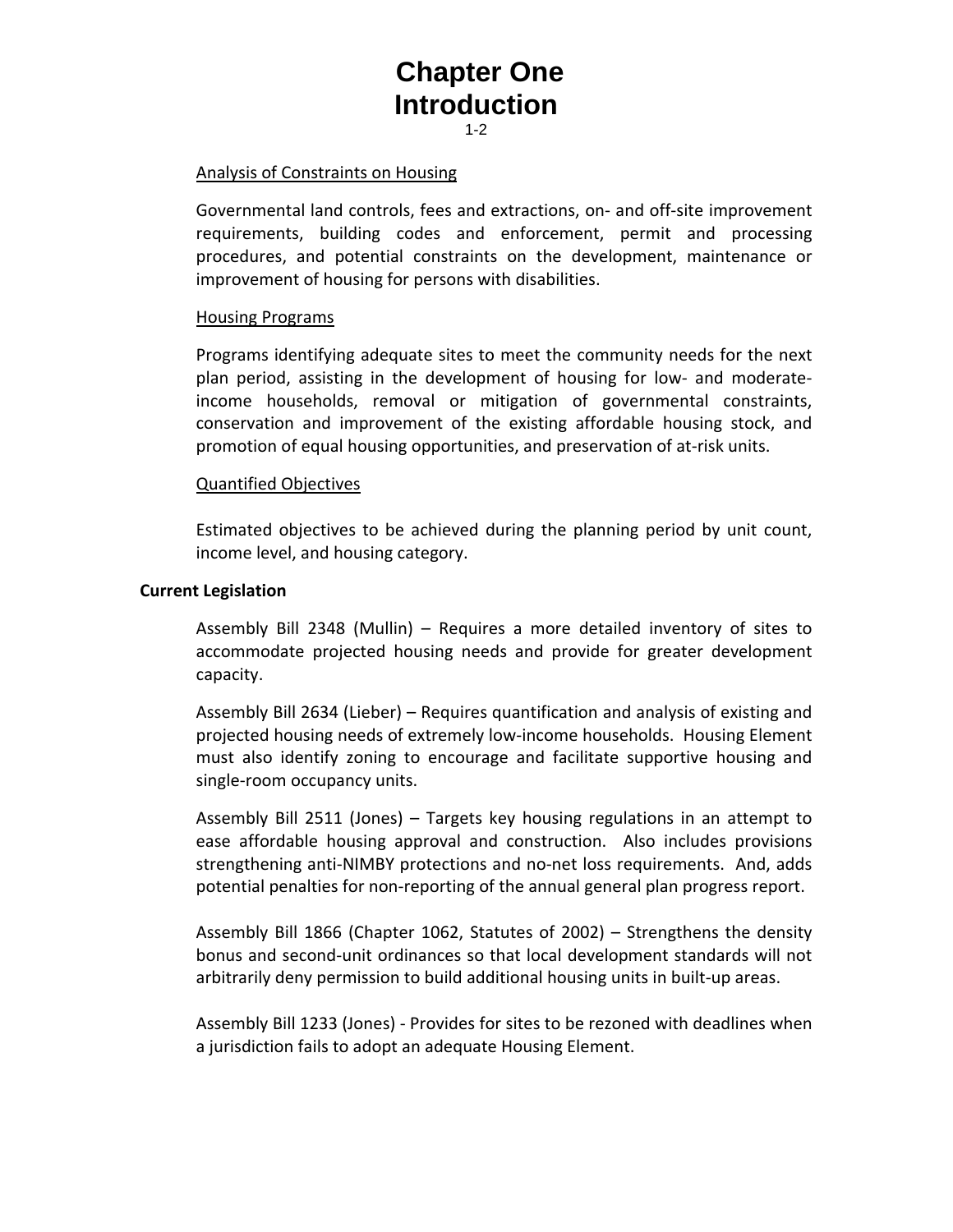1-3

Senate Bill 375 (Steinberg) – Requires jurisdictions to include a sustainable communities strategies as defined in their regional transportation plans for the purpose of reducing greenhouse gas emissions.

Senate Bill 520 (Chesbro) – Requires an analysis of constraints to housing development, maintenance, and improvement of housing for persons with disabilities. Also, requires an analysis of zoning and land use, processing and building codes.

Senate Bill 1087 (Florez) – Requires local governments to immediately forward a copy of the adopted housing element to water and sewer provides. Also, requires water and sewer providers to establish specific procedures for granting priority services to housing with affordable units for lower-income households. Also, prohibits water and sewer providers from denying or conditioning the approval of or reducing the amount of service for an application for development that includes affordable housing for lower-income households unless specific written findings are made.

Senate Bill 575 (Torlakson) – Strengthens prohibitions again arbitrary denial if inconsistent with local zoning and general plan. This finding may no longer be made if a project is on a site that is identified in the Housing Element as suitable to meet low‐ or moderate‐income need, or if the Housing Element did not identify adequate sites. The bill requires jurisdictions to have met or to exceed its regional housing need for lower‐ and moderate‐income housing before the jurisdiction may disapprove an affordable housing development based on lack of need.

Senate Bill 2 (Cedillo) – Adds emergency shelters to the provisions, as specified. Also adds provisions to the Housing Element that requires a local government to identify a zone or zones where emergency shelters are allowed as a permitted use without a conditional use or other discretionary permit.

Senate Bill 286 (Lowenthal) – Modifies criteria for property "at risk of conversion" so that a property with units that receive government assistance would be considered in satisfying the 50 percent threshold even if the property is eligible to receive an allocation of tax‐exempt private activity mortgage revenue bonds from the California Debt Limit Allocation Committee.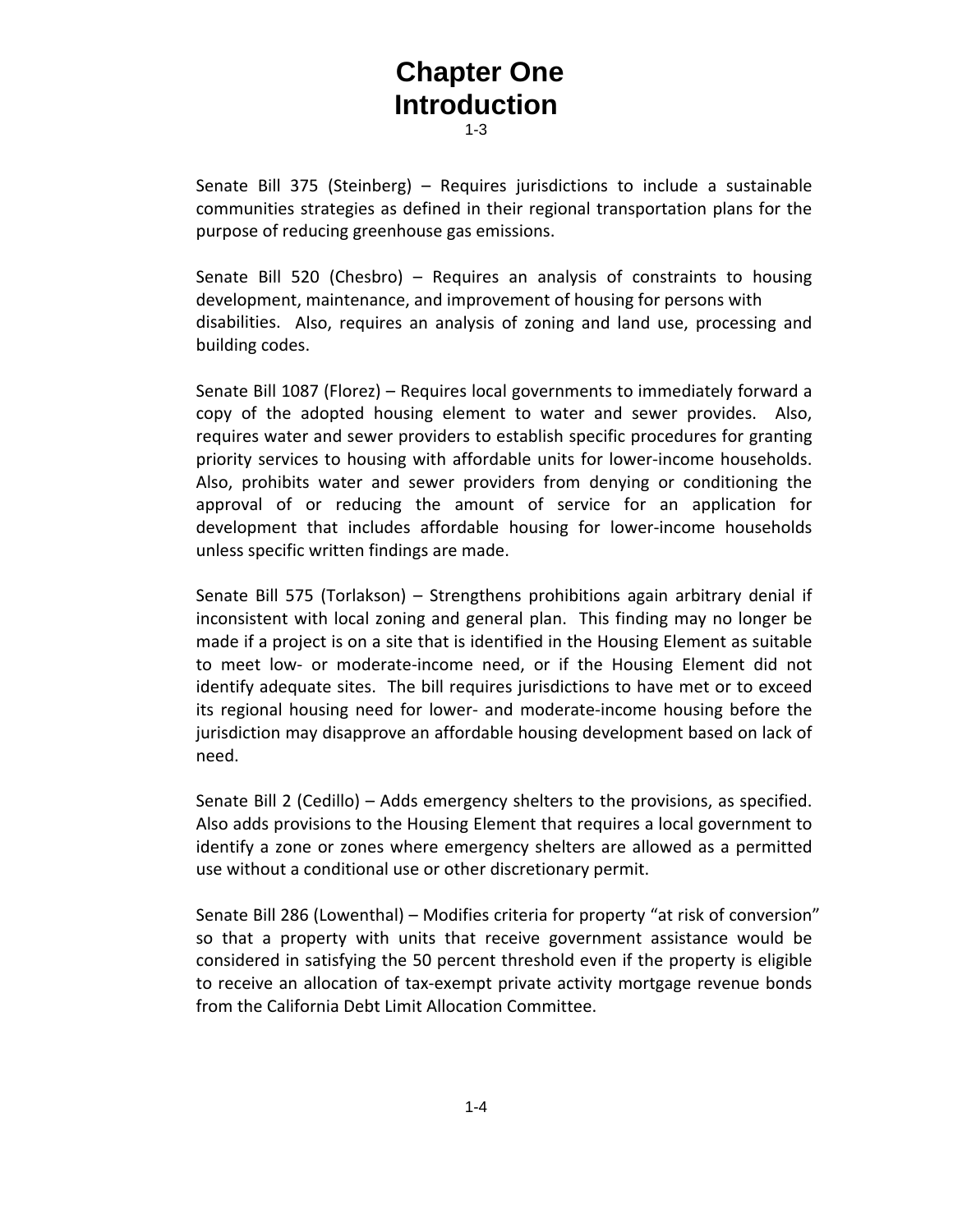## **Organization of the Housing Element**

Chapter II provides information on the City's population, housing stock data, and unit characteristics. Chapter III provides a discussion on land available for housing development. Chapter IV states market, governmental, non‐governmental and social constraints that may limit housing development. Chapter V consists of the review of the accomplishment of the previous Housing Element. Chapter VI identifies goals, policies, and programs relative to the housing need as identified by the Regional Housing Needs Allocation. Chapter VII summaries the actions that have been taken to ensure the

The Housing Element Update process has 1) sufficient public participation, 2) intergovernmental coordination, 3) consistency with other General Plan elements, 4) environmental review, and 5) contains a provision for updates.

## **Regional Housing Needs Allocation (RHNA)**

State HCD is required to allocate the region's share of statewide housing needs to local Council of Governments (COG) based on the State Department of Finance population projection and the regional population forecasts. On September 10, 2007, Kern Council of Governments (KCOG) provided City of Delano with the Regional Housing Needs Allocation (RHNA) as follows:

| <b>Jurisdictions</b>       | Very-<br>low | Low   | <b>Moderate</b> | Above<br><b>Moderate</b> | <b>Total</b> |
|----------------------------|--------------|-------|-----------------|--------------------------|--------------|
| <b>Delano</b>              | 442          | 300   | 331             | 744                      | 1,817        |
| Percentage of county total |              |       |                 |                          | $4.4\%$      |
| <b>Kern County</b>         | 10,124       | 6,875 | 7,579           | 17,062                   | 41,600       |

The plan promotes the following housing objectives:

- 1) Increase the housing supply and mix of housing types;
- 2) Infill development;
- 3) Housing socioeconomic equity;
- 4) Protect environmental and agriculture resources;
- 5) Efficient development patterns; and
- 6) Improve jobs/housing relationships.

 $\overline{a}$ 

<sup>&</sup>lt;sup>1</sup> 4.4 percent represents all income categories